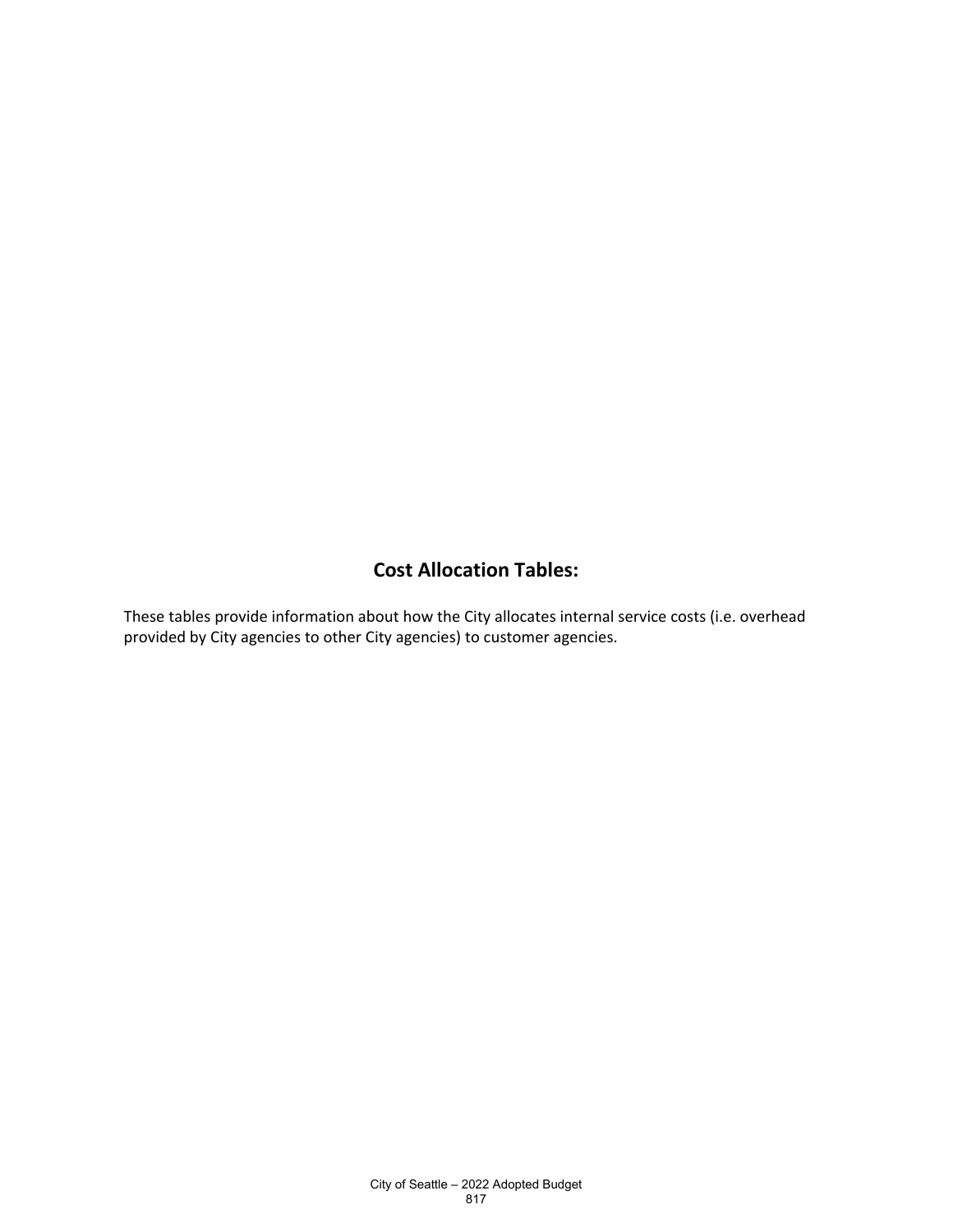#### **Central Service Departments and Commissions - 2022 Cost Allocation Factors**

| <b>Central Service Department</b>                 | <b>Cost Allocation Factor</b>                                                                                                                                                                |
|---------------------------------------------------|----------------------------------------------------------------------------------------------------------------------------------------------------------------------------------------------|
| <b>City Auditor</b>                               | Audit hours spent on direct department projects averaged over prior two-<br>year period.                                                                                                     |
| City Budget Office                                | Percent of FTE time spent on cost allocation departments/funds.                                                                                                                              |
| <b>Civil Service Commission</b>                   | Five-year average number of cases by department.                                                                                                                                             |
|                                                   | Enforcement: 3-year average number of cases filed by department.                                                                                                                             |
| Office of Civil Rights                            | RSJI: Percent of Department Trainings                                                                                                                                                        |
|                                                   | Policy: 100% General Fund                                                                                                                                                                    |
| Office of Employee Ombud                          | Budgeted FTE by department.                                                                                                                                                                  |
| Office of Intergovernmental Relations             | Staff time and assignments by department.                                                                                                                                                    |
| Office of Sustainability and Environment          | Management assessment of FTE time on work programs.                                                                                                                                          |
| Department of Finance and Administrative Services | Various factors and allocations. See Appendix B(1) for details on services,<br>rates, and methodologies.                                                                                     |
| Seattle Information Technology                    | Various factors and allocations. See Appendix B(2) for details on services,<br>rates, and methodologies.                                                                                     |
| Law Department                                    | Two-year average of civil attorney and paralegal service hours by<br>department (excludes hours that are covered by direct billing via MOAs),<br>including proportionate amount of overhead. |
|                                                   | City Clerk's Office based on number of Legislative items;                                                                                                                                    |
| Legislative Department                            | Central Staff and Legislative Assistants on assignments; City Council 100%<br>General Fund or by MOA* and City Clerk based on workload.                                                      |
| Seattle Department of Human Resources             | Various factors and allocations. See Appendix B(3) for details on services,<br>factors, and methodologies.                                                                                   |
| State Examiner (State Auditor)                    | 75% by PeopleSoft data points; 25% by budgeted FTEs.                                                                                                                                         |
| <b>Emergency Management</b>                       | Actual expenditure dollar spread.                                                                                                                                                            |

*\*Memorandum of Agreement (MOA) on charges*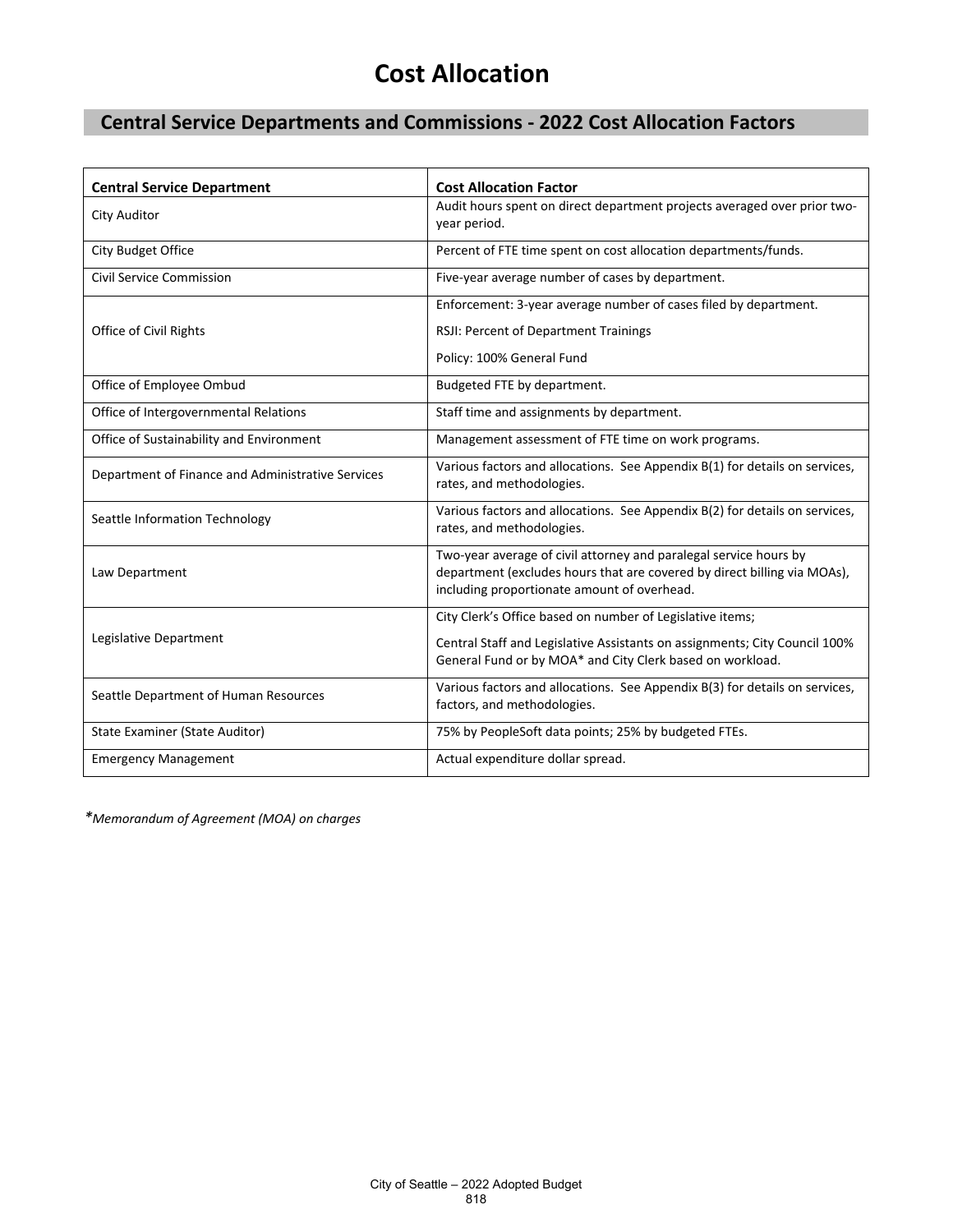#### **Department of Finance and Administrative Services Billing Methodologies – B(1)**

| <b>Service Provider</b>                | Org   | <b>Service Provided</b>                                                                                              | <b>Billing Methodology</b>                                                                                                                                                                                                                                                                                     | <b>Billing Method</b>                 |
|----------------------------------------|-------|----------------------------------------------------------------------------------------------------------------------|----------------------------------------------------------------------------------------------------------------------------------------------------------------------------------------------------------------------------------------------------------------------------------------------------------------|---------------------------------------|
| <b>Fleet Management Division</b>       |       |                                                                                                                      |                                                                                                                                                                                                                                                                                                                |                                       |
| Vehicle Leasing                        | FAD03 | Vehicles owned by, and<br>leased from, Fleet<br><b>Services</b><br>Vehicles owned directly<br>by Utility Departments | Calculated rate per month per vehicle<br>$\bullet$<br>based on three lease-rate components:<br>1) vehicle replacement; 2) routine<br>maintenance; and 3) overhead.<br>Charge for overhead only as outlined in<br>$\bullet$<br>MOUs with Utilities.                                                             | Fleets rates.                         |
| Motor Pool                             | FAD04 | Daily or hourly rental of City<br>Motor Pool vehicles.                                                               | Actual vehicle usage by department per<br>published rates. Rates vary by vehicle type<br>and are based on time usage, with a set<br>minimum and maximum daily charge.                                                                                                                                          | Direct bill.                          |
| Vehicle Maintenance                    | FAD05 | Vehicle Maintenance<br>$\bullet$<br>labor.                                                                           | Actual maintenance service hours, not<br>$\bullet$<br>included in the routine maintenance<br>component of the Lease Rate (above).<br>Billed at an hourly rate.                                                                                                                                                 | Direct bill.                          |
|                                        |       | Vehicle parts and<br>supplies.                                                                                       | Actual vehicle parts and supplies, used<br>$\bullet$<br>in vehicle maintenance services, and not<br>included in the routine maintenance<br>component of the Lease Rate (above).<br>Billed at cost plus a percentage mark-up.                                                                                   |                                       |
| Vehicle Fuel                           | FAD07 | Vehicle fuel from City-<br>operated fuel sites or private<br>vendor sites through the<br>Voyager Fuel Card program.  | Actual gallons of fuel pumped, billed at cost<br>plus per-gallon mark-up.                                                                                                                                                                                                                                      | Direct bill.                          |
| <b>Facility Services</b>               |       |                                                                                                                      |                                                                                                                                                                                                                                                                                                                |                                       |
| <b>Property Management</b><br>Services | FAC03 | Office & other building space.                                                                                       | Property Management Services for City-<br>owned buildings.                                                                                                                                                                                                                                                     | Space rent rates.                     |
| <b>Property Management</b><br>Services | FAC03 | Leased spaces.                                                                                                       | Service agreements with commercial tenants,<br>building owners and/or affected departments.                                                                                                                                                                                                                    | Direct bill.                          |
| <b>Real Estate Services</b>            | FAC03 | Real estate transactions<br>including acquisitions,<br>dispositions, appraisals, etc.                                | Applicable operating costs based on staff time<br>per customer department.                                                                                                                                                                                                                                     | Cost Allocation to<br>Relevant Funds. |
| <b>Facilities Maintenance</b>          | FAC04 | Crafts Services: Plumbing,<br>carpentry, HVAC,<br>electrical, painting.                                              | Regular maintenance costs included in<br>$\bullet$<br>office space rent and provided as part of<br>space rent.<br>Non-routine services charged directly to<br>$\bullet$<br>service user(s) at an hourly rate.                                                                                                  | Space rent rates;<br>direct bill.     |
| Janitorial Services                    | FAC05 | Janitorial services.                                                                                                 | Janitorial services included in rate charges for<br>the downtown core campus buildings.                                                                                                                                                                                                                        | Space rent rates.                     |
| <b>Parking Services</b>                | FAC06 | Parking services.                                                                                                    | Monthly parking costs for City vehicles are<br>charged to department based on actual use.<br>Hourly parking vouchers are sold to<br>departments in advance of use, as requested.<br>Vouchers for private tenants and personal<br>vehicles of City staff are sold on monthly and<br>hourly bases, as requested. | Direct bill; direct<br>purchase       |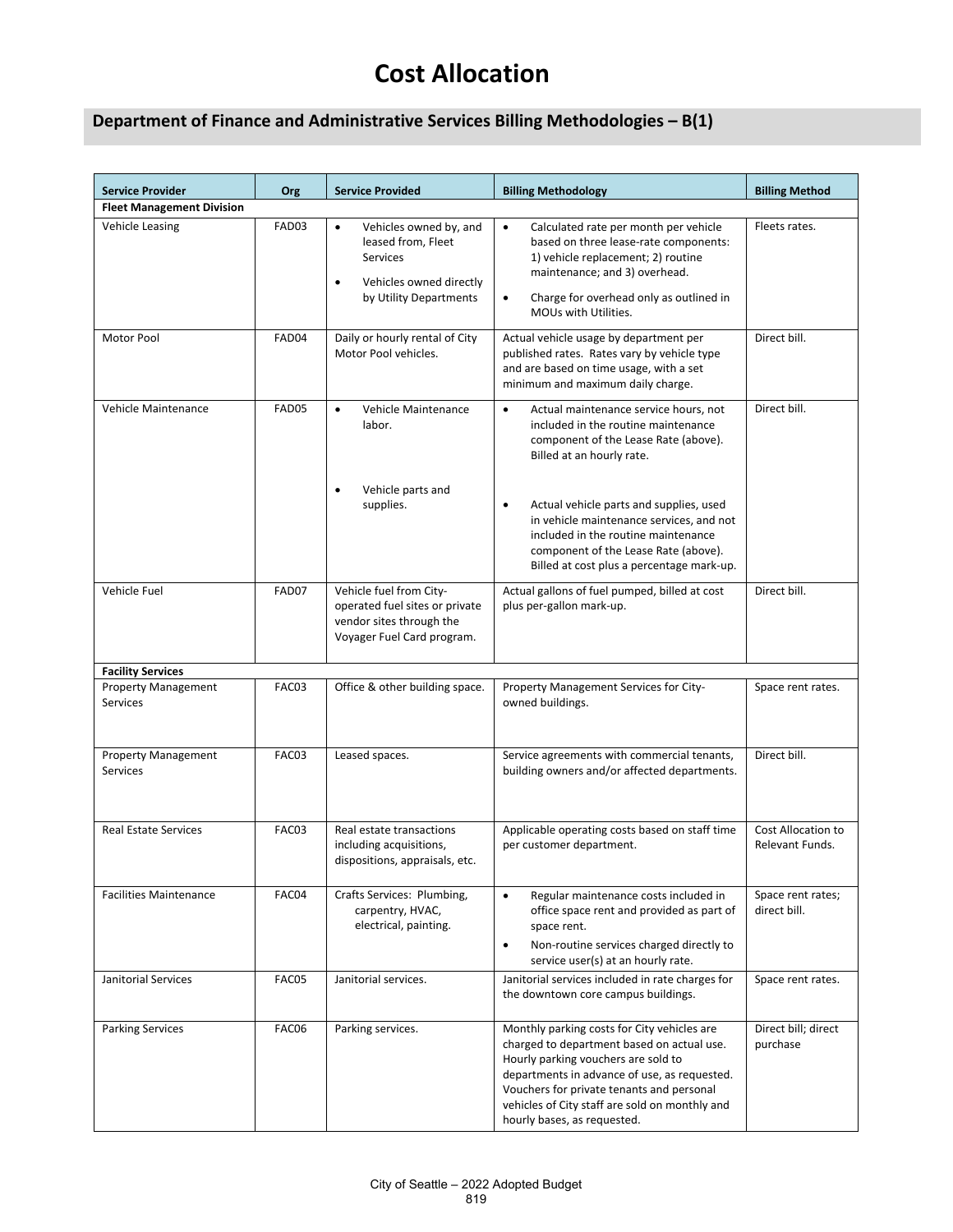| <b>Service Provider</b>                                          | Org            | <b>Service Provided</b>                                     | <b>Billing Methodology</b>                                                                  | <b>Billing Method</b>                   |
|------------------------------------------------------------------|----------------|-------------------------------------------------------------|---------------------------------------------------------------------------------------------|-----------------------------------------|
| <b>Warehousing Services</b>                                      | FAC08          | Surplus service<br>$\bullet$                                | Commodity type, weighting by effort<br>$\bullet$                                            | Cost Allocation to                      |
|                                                                  |                | Records storage<br>$\bullet$                                | and time                                                                                    | all relevant City<br>Departments        |
|                                                                  |                | Material storage<br>$\bullet$                               | Cubic feet and retrieval requests<br>$\bullet$                                              |                                         |
|                                                                  |                | Paper procurement<br>$\bullet$                              | Number of pallets used/stored<br>$\bullet$                                                  |                                         |
|                                                                  |                |                                                             | Paper usage by weight<br>$\bullet$                                                          |                                         |
| <b>Distribution Services</b>                                     | FAC09          | U.S. Mail delivery<br>$\bullet$                             | Sampling of pieces of mail delivered to<br>$\bullet$<br>client.                             | Cost Allocation to<br>all relevant City |
|                                                                  |                | Interoffice mail, special<br>$\bullet$                      | Volume, frequency, and distance of<br>$\bullet$                                             | Departments                             |
|                                                                  |                | deliveries                                                  | deliveries                                                                                  |                                         |
|                                                                  |                |                                                             |                                                                                             |                                         |
|                                                                  |                |                                                             |                                                                                             |                                         |
| Logistics and Emergency                                          | <b>FAC10</b>   | Logistics and Emergency                                     | Leads planning and procurement of supplies,                                                 | Space rent rates.                       |
| Management                                                       |                | Management                                                  | security services, access management,<br>janitorial services, warehouse operations and      |                                         |
|                                                                  |                |                                                             | mail distribution to support Citywide                                                       |                                         |
|                                                                  |                |                                                             | emergency response.                                                                         |                                         |
| <b>Technical Services</b>                                        |                |                                                             |                                                                                             |                                         |
| Capital Development and<br><b>Construction Management</b>        | FAK01          | Project management<br>$\bullet$                             | $\bullet$<br>Project management hours billed at<br>actual Project Managers' hourly rates in | Direct bill                             |
|                                                                  |                | Space planning and<br>$\bullet$                             | CIP projects. Applicable indirect charges                                                   |                                         |
|                                                                  |                | design                                                      | are billed based on FAS' methodology.                                                       |                                         |
|                                                                  |                | Move coordination                                           |                                                                                             |                                         |
| <b>Financial, Regulatory and Purchasing/Contracting Services</b> |                |                                                             |                                                                                             |                                         |
| <b>Economics and Forecasting</b>                                 | <b>FAF19</b>   | $\bullet$<br>City economic                                  | Allocated to all relevant City Department                                                   | Cost Allocation to                      |
| <b>Fiscal and Policy</b>                                         | FAF01          | forecasting                                                 | based on overall City Finance Division work<br>effort.                                      | all relevant City<br>Departments        |
| Management                                                       |                | City financial policy and<br>$\bullet$<br>planning          |                                                                                             |                                         |
|                                                                  | <b>FAF02</b>   |                                                             | Allocation based on historical number of bond                                               | Cost Allocation to                      |
| Debt Management                                                  |                | Debt financing for the City                                 | sales                                                                                       | General Fund, SCL,                      |
|                                                                  |                |                                                             |                                                                                             | SPU                                     |
| Citywide Accounting/Payroll                                      | FAF03          | Citywide accounting<br>$\bullet$                            | Percent of staff time by department<br>$\bullet$                                            | Citywide                                |
|                                                                  | FAF04<br>FAF05 | services.                                                   | Percent of staff time per department,<br>$\bullet$                                          | Accounting: Cost<br>Allocation to Six   |
|                                                                  |                | $\bullet$<br>Citywide payroll                               | with Payroll and Pension time allocated<br>to departments based on FTEs and                 | Funds                                   |
|                                                                  |                |                                                             | retirement checks, respectively.                                                            | Citywide Payroll:                       |
|                                                                  |                |                                                             |                                                                                             | Cost Allocation to<br>all Department    |
| <b>Business Systems</b>                                          | FAF21          | Maintain and develop<br>$\bullet$                           | System data rows used by customer                                                           | Cost Allocation to                      |
|                                                                  |                | the City-wide financial                                     | departments                                                                                 | all City                                |
|                                                                  |                | management system                                           |                                                                                             | Departments                             |
|                                                                  |                | Govern the City-wide<br>$\bullet$                           |                                                                                             |                                         |
|                                                                  |                | <b>Financial Management</b><br>Program (FinMAP)             |                                                                                             |                                         |
|                                                                  |                | Support and enhance<br>$\bullet$                            |                                                                                             |                                         |
|                                                                  |                | the City-wide HR system                                     |                                                                                             |                                         |
|                                                                  |                |                                                             |                                                                                             |                                         |
| Regulatory Compliance and<br><b>Consumer Protection</b>          | FAH01          | Verify accuracy of<br>$\bullet$<br>commercial weighing      | External fee revenue; General Fund support                                                  | External fees. The<br>program is        |
|                                                                  |                | and measuring devices                                       |                                                                                             | budgeted in                             |
|                                                                  |                | Enforcement of taxicab,<br>$\bullet$                        |                                                                                             | General Fund                            |
|                                                                  |                | for-hire vehicle and                                        |                                                                                             |                                         |
|                                                                  |                | limousine industries.                                       |                                                                                             |                                         |
| <b>Business Licensing and Tax</b><br>Administration              | FAF07          | Administration, audit, and<br>customer service for City tax | 100% General Fund.                                                                          | The program is be<br>budgeted in        |
|                                                                  | FAF08          | codes and regulatory licenses                               |                                                                                             | General Fund                            |
|                                                                  |                |                                                             |                                                                                             |                                         |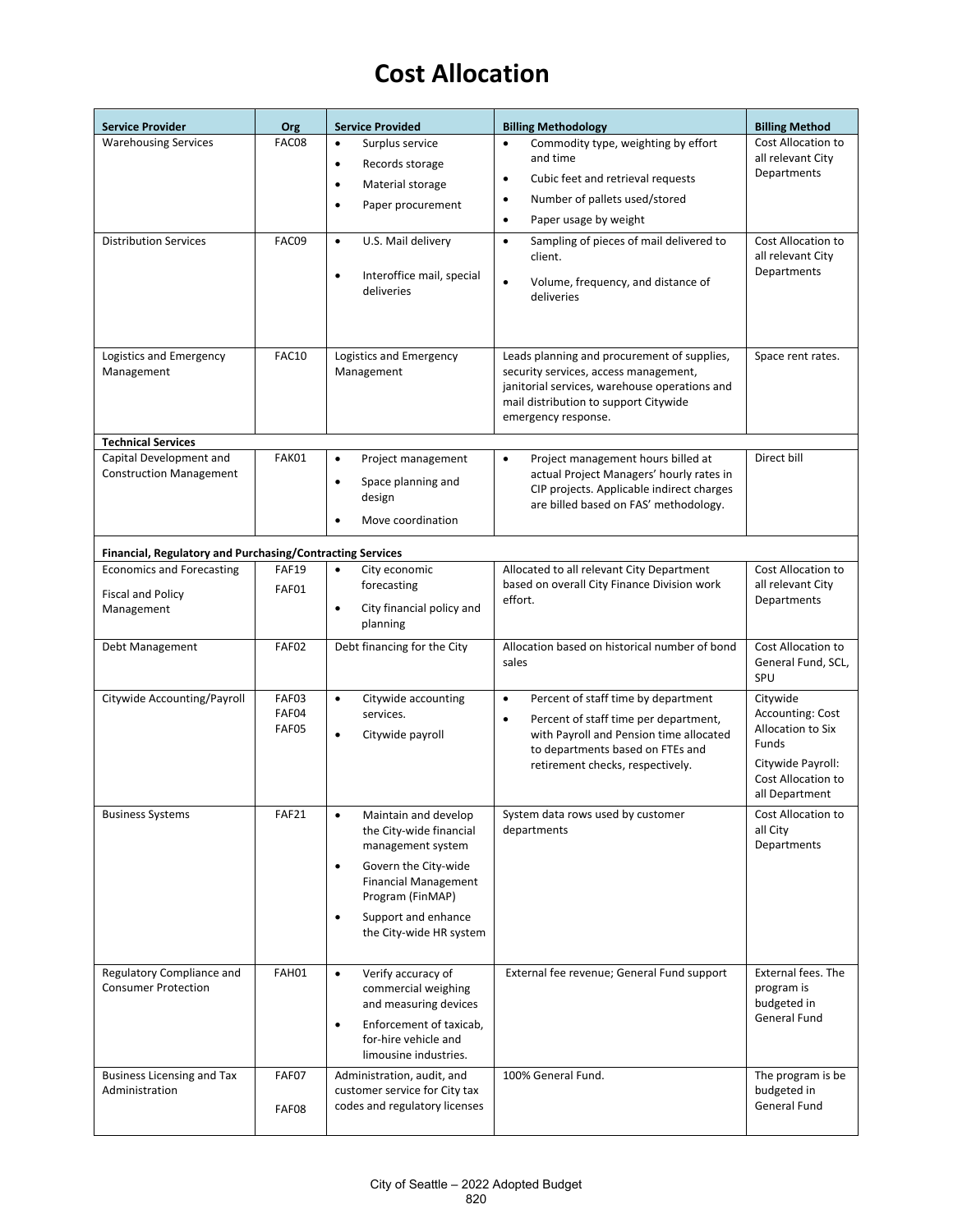| <b>Service Provider</b>                                   | Org                   | <b>Service Provided</b>                                                                                                                                                                                                                                                               | <b>Billing Methodology</b>                                                                                                                                                                                                                                                                                                                                                               | <b>Billing Method</b>                                                                                                                                    |
|-----------------------------------------------------------|-----------------------|---------------------------------------------------------------------------------------------------------------------------------------------------------------------------------------------------------------------------------------------------------------------------------------|------------------------------------------------------------------------------------------------------------------------------------------------------------------------------------------------------------------------------------------------------------------------------------------------------------------------------------------------------------------------------------------|----------------------------------------------------------------------------------------------------------------------------------------------------------|
| <b>Contracting Services</b><br><b>Purchasing Services</b> | FAE01<br>FAE02        | $\bullet$<br>Provide contracting<br>support and<br>administration.<br>Women and minority<br>$\bullet$<br>business development.<br>Social equity monitoring<br>$\bullet$<br>and contract<br>compliance.<br>Provide centralized<br>procurement services,<br>coordination and consultant | Allocation based on 3 years average of<br>$\bullet$<br>contract amounts (50%) and contract<br>counts (50%) for all applicable services<br>such as: Contract Admin/ADA,<br>Compliance, and Labor Equity<br>General Fund support.<br>$\bullet$<br>Percent share by department for Purchasing<br>Services based on total number of Purchase<br>Orders issued (50%) and Blanket Contract and | Cost Allocation to<br>relevant CIP<br>Departments<br>Cost Allocation to<br>General Fund<br>Cost Allocation to<br>all relevant City<br><b>Departments</b> |
|                                                           |                       | services                                                                                                                                                                                                                                                                              | Purchase Order spending (50%).<br>Percent share by department for consultant<br>services costs based on total spending in<br>previous two years                                                                                                                                                                                                                                          |                                                                                                                                                          |
| <b>Treasury Operations</b>                                | FAF09<br><b>FAF12</b> | Bank reconciliation,<br>$\bullet$<br>Warrant issuance<br>$\bullet$<br><b>Parking Meter</b><br>Collections                                                                                                                                                                             | Percent share by department based on<br>$\bullet$<br>staff time<br>Parking Meter Collection Program<br>$\bullet$<br>budgeted directly in General Fund                                                                                                                                                                                                                                    | Treasury<br><b>Operations: Cost</b><br>Allocation to all<br>relevant City<br>Departments<br>Parking Meter<br>Collection<br>Program is<br>budgeted in GF  |
| Investments                                               | <b>FAF10</b>          | Investment of City funds                                                                                                                                                                                                                                                              | Percent share by department of annual<br>investment earnings through the Citywide<br>Investment Pool.                                                                                                                                                                                                                                                                                    | Cost Allocation to<br>all relevant City<br>Departments                                                                                                   |
| <b>Remittance Processing</b>                              | <b>FAF11</b>          | Processing of mail and<br>electronic payments to Cash<br>Receipt System                                                                                                                                                                                                               | Percent share by department based on total<br>number of weighted transactions.                                                                                                                                                                                                                                                                                                           | Cost Allocation to<br>General Fund, SCL<br>and SPU                                                                                                       |
| Risk Management and<br><b>Claims Processing</b>           | <b>FAF14</b><br>FAF15 | Claims processing; liability<br>claims and property/casualty<br>program management; loss<br>prevention/control and<br>contract review                                                                                                                                                 | Percent share by department based on<br>number of claims/lawsuits filed (50%) and<br>amount of claims/lawsuits paid (50%) (five-<br>year period).                                                                                                                                                                                                                                        | Cost Allocation all<br>relevant City<br>Departments                                                                                                      |
| <b>Seattle Animal Shelter</b>                             |                       |                                                                                                                                                                                                                                                                                       |                                                                                                                                                                                                                                                                                                                                                                                          |                                                                                                                                                          |
| Seattle Animal Shelter                                    | <b>FAI01</b>          | Animal care and animal<br>control enforcement; spay<br>and neuter services to the<br>public.                                                                                                                                                                                          | External fee revenues; General Fund.                                                                                                                                                                                                                                                                                                                                                     | External revenues;<br>The program is<br>budgeted in GF                                                                                                   |
| <b>Office of Constituent Services</b>                     |                       |                                                                                                                                                                                                                                                                                       |                                                                                                                                                                                                                                                                                                                                                                                          |                                                                                                                                                          |
| <b>Constituent Services</b>                               | <b>FAJ01</b>          | Service delivery and policy<br>analysis, public disclosure<br>response                                                                                                                                                                                                                | Number of constituent contacts (inquiries,<br>complaints, requests for service)                                                                                                                                                                                                                                                                                                          | Cost Allocation all<br>relevant City<br>Departments                                                                                                      |
| <b>Customer Service Bureau</b>                            | <b>FAJ02</b>          | Provide information to<br>constituents in response to<br>inquiry or complaint                                                                                                                                                                                                         | Number of constituent contacts (inquiries,<br>complaints, requests for service)                                                                                                                                                                                                                                                                                                          | <b>Cost Allocation all</b><br>relevant City<br>Departments                                                                                               |
| Neighborhood Payment and<br><b>Information Services</b>   | <b>FAJ03</b>          | Payment and information<br>services to residents (utility<br>bills, pet licenses, traffic<br>tickets, passports, City<br>employment)                                                                                                                                                  | Percentage share by department of<br>transaction type.                                                                                                                                                                                                                                                                                                                                   | Cost Allocation to<br>General Fund, SCL,<br>SPU                                                                                                          |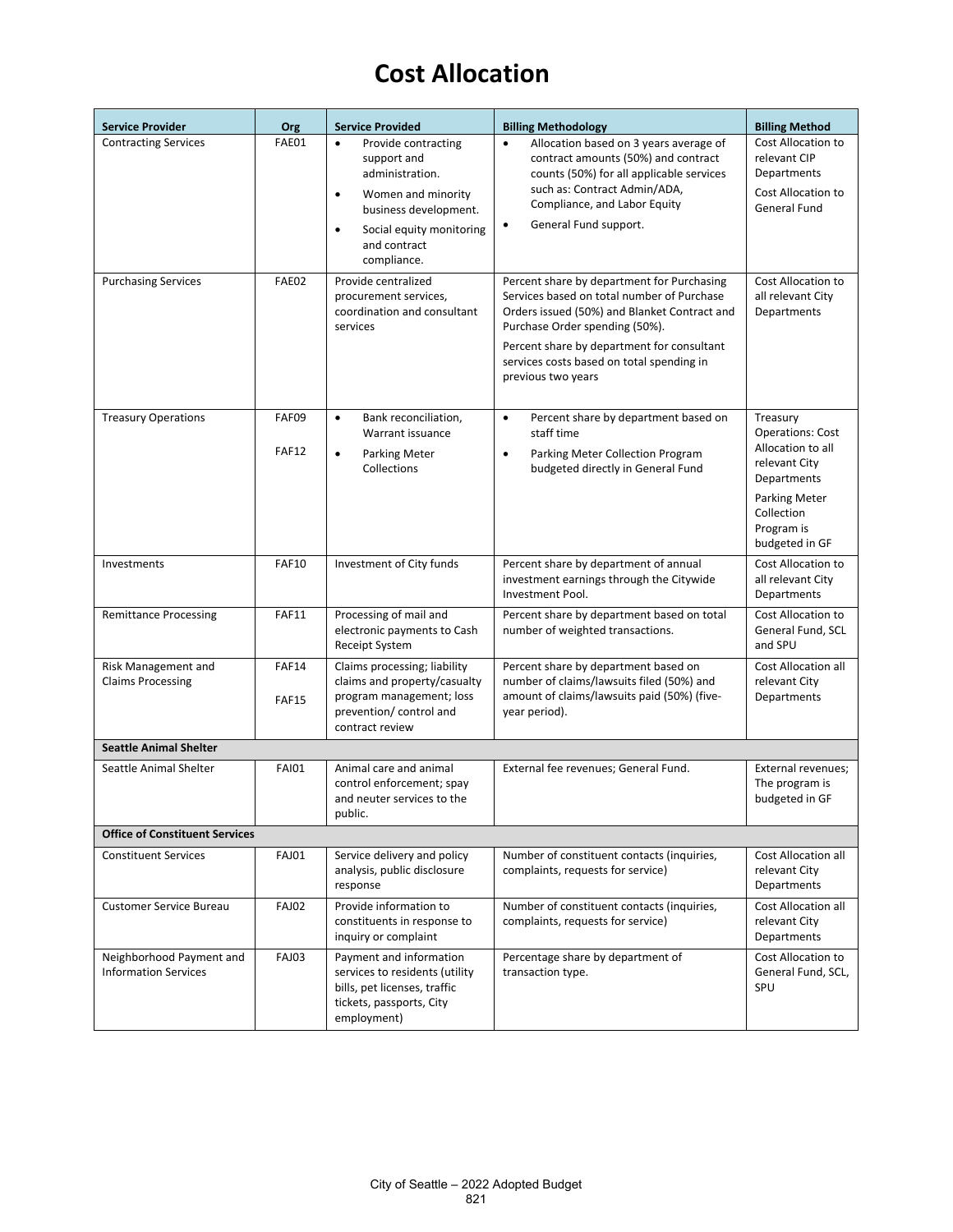**Seattle Department of Information Technology (SeaIT) Cost Allocation Methodologies – B(2)**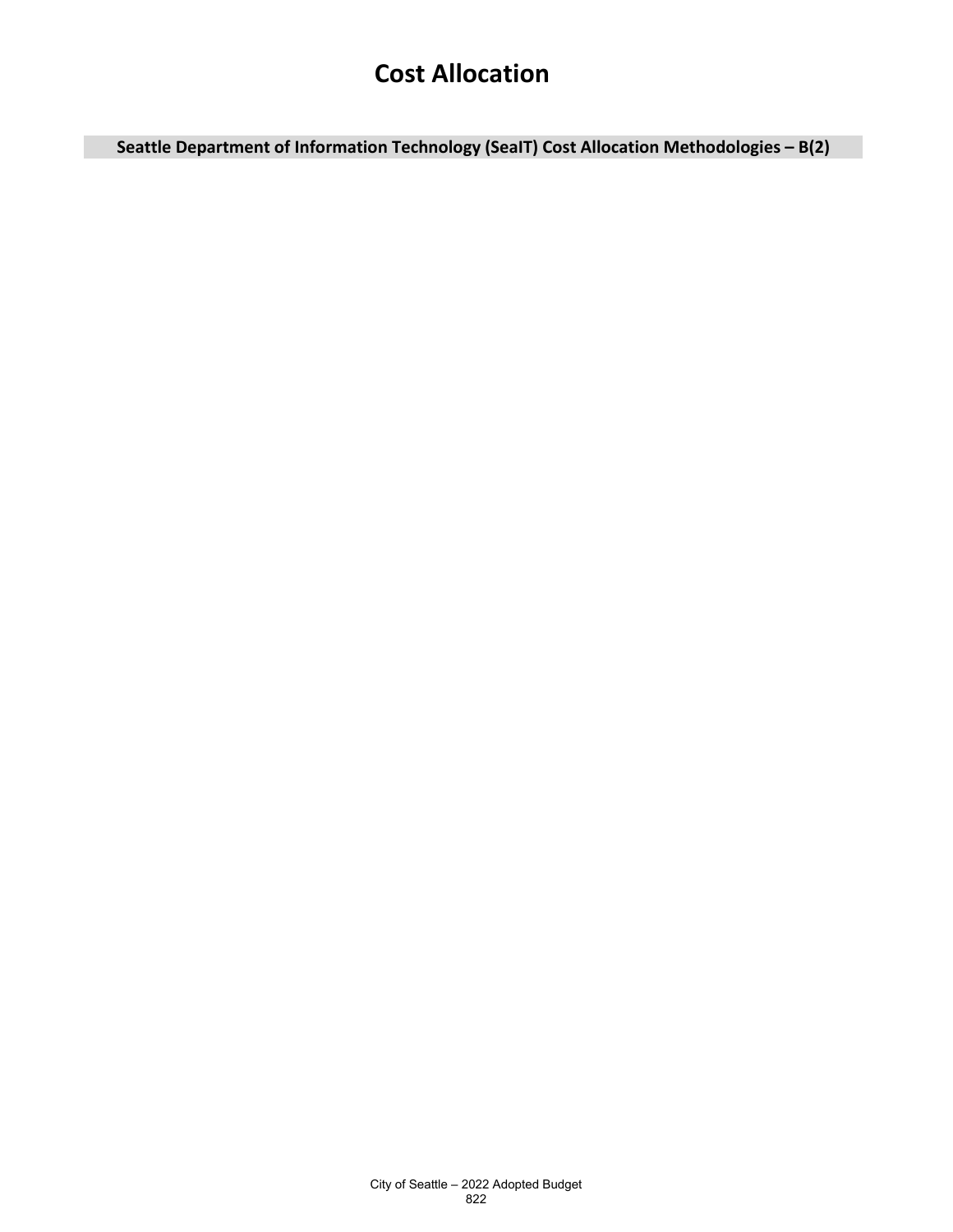#### **Seattle Department of Human Resources Cost Allocation Methodologies - B(3)**

| <b>Central Services: allocated to all departments</b> |                                                                                                                                                               |                                                                                                                                                                                                                                                                                                                                                                              |  |  |
|-------------------------------------------------------|---------------------------------------------------------------------------------------------------------------------------------------------------------------|------------------------------------------------------------------------------------------------------------------------------------------------------------------------------------------------------------------------------------------------------------------------------------------------------------------------------------------------------------------------------|--|--|
| <b>Project Cost Pool</b>                              | <b>Services provided</b>                                                                                                                                      | <b>Cost Allocation Methodology</b>                                                                                                                                                                                                                                                                                                                                           |  |  |
| <b>Benefits</b><br>Administration                     | Administer City's benefit and wellness<br>programs, manage vendors providing<br>benefit services, and monitor<br>compliance                                   | Health Care Fund pays for<br>0.5 FTE Personnel Analyst, Sr<br>1.2 FTE Personnel Analyst<br>0.8 FTE Manager 3<br>0.8 FTE Personnel Analyst, Supv<br>1.0 FTE Strategic Advisor 1<br>Seattle City Employees Retirement pays for<br>1.0 FTE Personnel Analyst<br>0.5 FTE Administrative Specialist II<br>Remainder allocated to departments<br>based on Adopted budget positions |  |  |
| Deferred<br>Compensation                              | Consultation, processes, education, and<br>outreach for City's Voluntary Deferred<br><b>Compensation Plan</b>                                                 | Costs paid by the plan administrator and<br>recovered through program participant<br>fees                                                                                                                                                                                                                                                                                    |  |  |
| Leave<br>Administration                               | Consultation, processes, resources, and<br>training for City's leave programs and<br><b>ADA Title I</b>                                                       | Allocated to departments based on<br>Adopted budget positions                                                                                                                                                                                                                                                                                                                |  |  |
| Workforce<br>Analytics &<br>Reporting                 | Administer City's Human Resource<br>Information System (HRIS) and provide<br>system-level support and consultation in<br>business processes and data analysis | Allocated to departments based on<br>running average of payroll positions                                                                                                                                                                                                                                                                                                    |  |  |
| Learning and<br>Development                           | Training policies and programs                                                                                                                                | Allocated to departments based on<br>Adopted budget positions                                                                                                                                                                                                                                                                                                                |  |  |
| <b>Workforce Equity</b>                               | Policy, consultation, programs, and<br>outreach for workforce equity strategies                                                                               | Allocated to departments based on<br>Adopted budget positions                                                                                                                                                                                                                                                                                                                |  |  |
| Alternative Dispute<br>Resolution                     | Alternative dispute resolution program<br>and process                                                                                                         | Allocated to departments based on<br>Adopted budget positions                                                                                                                                                                                                                                                                                                                |  |  |
| <b>Talent Acquisition</b>                             | Recruitment and staffing policy and<br>hiring                                                                                                                 | Allocated to departments based on<br>Adopted budget positions                                                                                                                                                                                                                                                                                                                |  |  |
| <b>HR Service Delivery</b>                            | City Shared Governance HR strategy and<br>E3 performance management                                                                                           | Allocated to departments based on<br>Adopted budget positions                                                                                                                                                                                                                                                                                                                |  |  |
| HR Investigations                                     | Investigations policy, consultation,<br>training and case resolution                                                                                          | Policy and program costs allocated to<br>departments based on Adopted budget<br>positions<br>Investigation costs allocated to<br>departments, except SMC, weighted by<br>usage and Adopted budget positions                                                                                                                                                                  |  |  |
|                                                       | Targeted services: allocated to departments based on use                                                                                                      |                                                                                                                                                                                                                                                                                                                                                                              |  |  |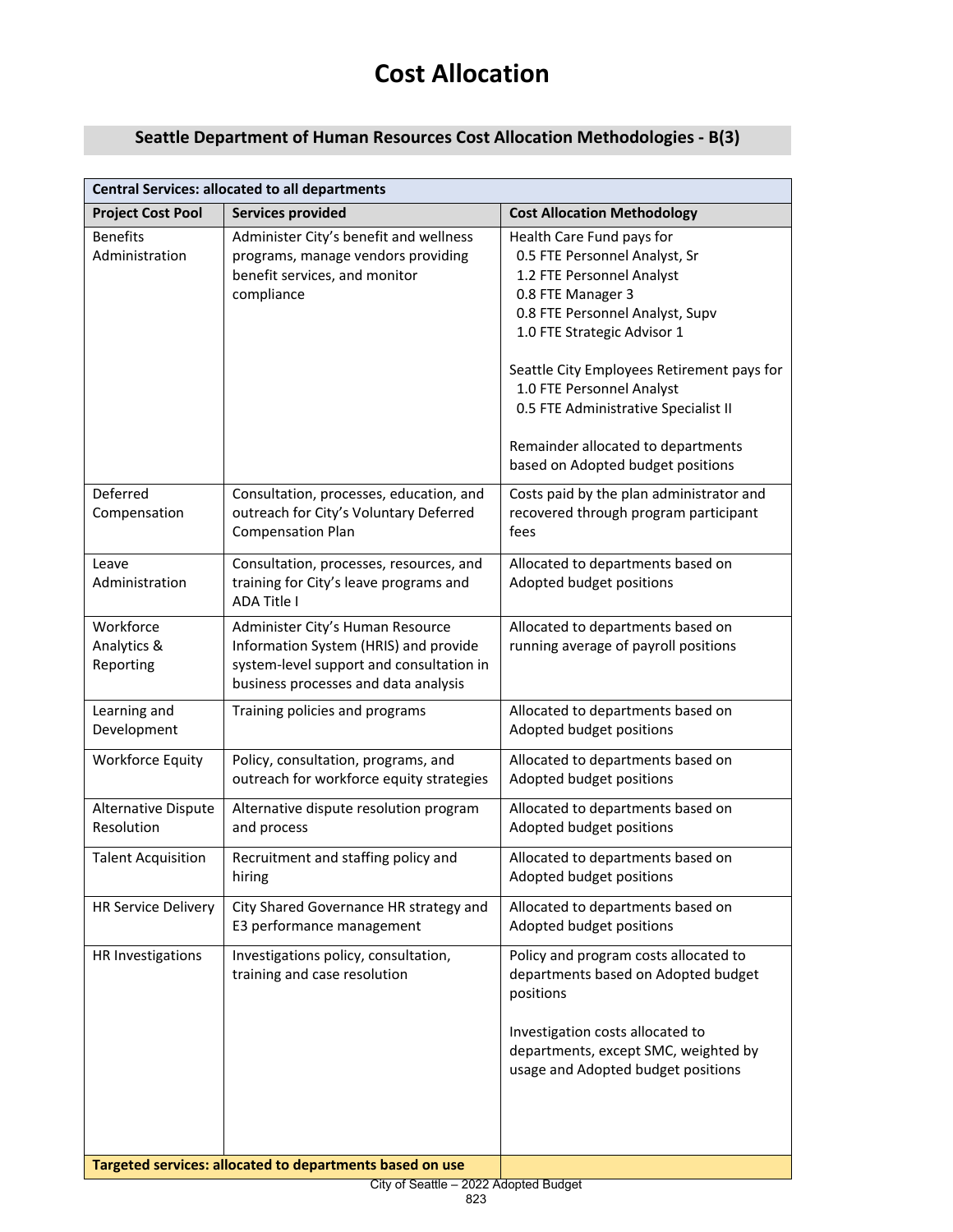| End-to-end HR<br>support           | Provide end-to-end HR support to 19<br>departments and executive offices                                                                       | Allocated to supported departments based<br>on dedicated services plus general services<br>weighted by Adopted budget positions                                                                                                                                                                                             |
|------------------------------------|------------------------------------------------------------------------------------------------------------------------------------------------|-----------------------------------------------------------------------------------------------------------------------------------------------------------------------------------------------------------------------------------------------------------------------------------------------------------------------------|
| <b>Labor Relations</b>             | Provide labor relations policy, program<br>and consultation                                                                                    | Allocated to departments based on three-<br>year running average of represented<br>positions                                                                                                                                                                                                                                |
| Fire and Police<br>Exams           | Administer Police and Fire examination<br>program                                                                                              | Allocated to SFD and SPD                                                                                                                                                                                                                                                                                                    |
| Compensation and<br>Classification | Provide assistance in interpreting and<br>applying fair and consistent evaluation<br>of positions and equitable compensation                   | Allocated to departments based on three-<br>year running average of classification<br>reviews                                                                                                                                                                                                                               |
| Safety                             | Provide consultation, processes, training,<br>and programs governed by Federal law,<br>City charter, municipal code, and<br>personnel policies | Sfty/Occ Health Coord fully burdened CDL<br>labor hours cost allocated to departments<br>based on a three-year running average of<br>CDL-holding employees<br>All other costs allocated to the Industrial<br>Insurance Fund 10110 and recovered<br>through the Workers Compensation<br>pooled costs based on claims history |
| Workers<br>Compensation            | Provide claims administration,<br>consultation, and assistance to<br>employees who have sustained a work-<br>related injury or illness         | Allocated to the Industrial Insurance Fund<br>10110 and recovered through the Workers<br>Compensation pooled costs, based on<br>claims usage data                                                                                                                                                                           |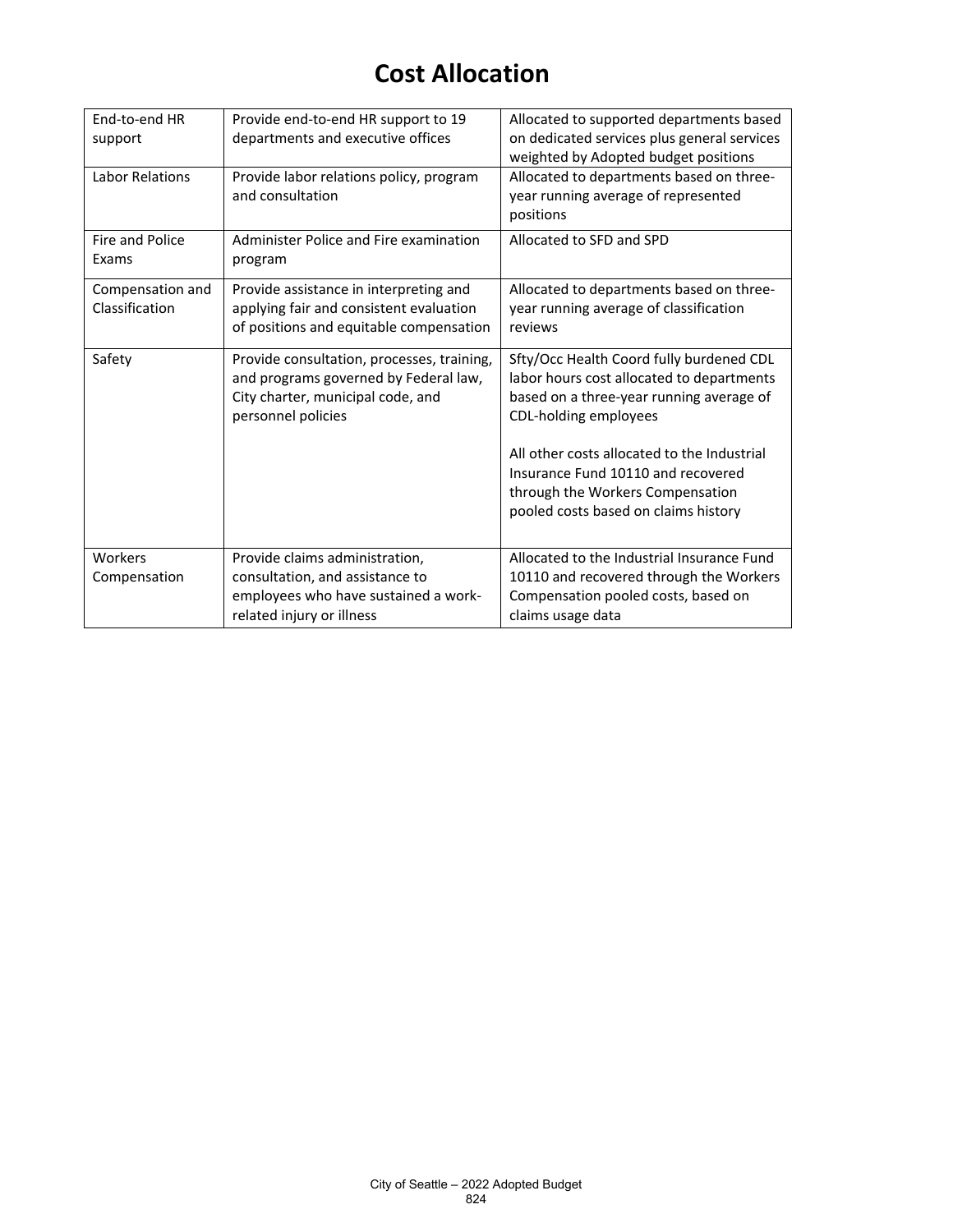#### **Seattle IT**

**2022 Adopted Budget**

| <b>Budget</b><br><b>Summary</b><br>Level (BSL) | <b>Budget Program</b>                                              | Project                                                           | <b>Unit of Measure</b>                                                     | Allocation        | Direct Billed | Indirects |
|------------------------------------------------|--------------------------------------------------------------------|-------------------------------------------------------------------|----------------------------------------------------------------------------|-------------------|---------------|-----------|
|                                                | Fund 50410 - Information Technology Fund                           |                                                                   |                                                                            |                   |               |           |
|                                                | <b>Capital Improvement Projects</b>                                |                                                                   |                                                                            |                   |               |           |
|                                                | <b>Application Services CIP</b>                                    | <b>MCIS Replacement</b>                                           | 100% LTGO Bonds                                                            | X                 |               |           |
|                                                |                                                                    | SPD Work and Schedule Timekeeping                                 | 100% SPD                                                                   | X                 |               |           |
|                                                | <b>Enterprise Compute Svcs CIP</b><br><b>Fiber Initiatives CIP</b> | <b>Computing Svc Architecture</b><br>2020-2021 Annual Maintenance | 100% LTGO Bonds<br>100% PRJ                                                | X                 | X             |           |
|                                                |                                                                    | <b>Budgeted Fiber Initiatives</b>                                 | 100% PRJ                                                                   |                   | X             |           |
|                                                | <b>Seattle Channel CIP</b>                                         | SEA Channel Digital Upgrade                                       | 100% CF                                                                    | X                 |               |           |
|                                                |                                                                    | <b>SEA Channel Operating Capital</b>                              | 100% CF                                                                    | X                 |               |           |
|                                                | <b>Telecommunications CIP</b>                                      | Data Network-Hardware                                             | 100% LTGO Bonds                                                            |                   | х             |           |
|                                                |                                                                    | Telecom Redesign                                                  | 100% LTGO Bonds                                                            | X                 |               |           |
|                                                | <b>Leadership and Administration</b>                               |                                                                   |                                                                            |                   |               |           |
|                                                | <b>Citywide Indirect Costs</b>                                     | Citywide Overhead                                                 | <b>Indirect Cost Recovery</b>                                              |                   |               | Х         |
|                                                | <b>Departmental Indirect Costs</b>                                 | Department Overhead<br>Communications                             | AIA Modified for L&A<br>AIA Modified for L&A                               | X<br>X            |               |           |
|                                                |                                                                    | <b>Executive Team</b>                                             | AIA Modified for L&A                                                       | X                 |               |           |
|                                                |                                                                    | Finance                                                           | AIA Modified for L&A                                                       | $\mathsf{x}$      |               |           |
|                                                |                                                                    | General Admin Services                                            | AIA Modified for L&A                                                       | X                 |               |           |
|                                                |                                                                    | Governance and Strategic Init                                     | AIA Modified for L&A                                                       | X                 |               |           |
|                                                |                                                                    | Human Resources / Talent                                          | AIA Modified for L&A                                                       | X                 |               |           |
|                                                |                                                                    | Privacy                                                           | Modified AIA % with Cable Fund                                             | X                 |               |           |
|                                                |                                                                    | Procurement and Contracting<br><b>RSJ</b>                         | AIA Modified for L&A                                                       | X                 |               |           |
|                                                |                                                                    | <b>Strategic Business Operations</b>                              | AIA Modified for L&A<br>AIA Modified for L&A                               | X<br>$\mathsf{x}$ |               |           |
|                                                |                                                                    | Training-Chief Of Staff                                           | AIA Modified for L&A                                                       | X                 |               |           |
|                                                | <b>Pooled Benefits And PTO</b>                                     | Leave / Time-Off                                                  | Indirect Cost Recovery                                                     |                   |               | X         |
|                                                |                                                                    | <b>Pooled Benefits</b>                                            | <b>Indirect Cost Recovery</b>                                              |                   |               | X         |
|                                                | <b>Technology Infrastructure</b>                                   |                                                                   |                                                                            |                   |               |           |
|                                                | <b>Communications Infrastructure</b>                               | Data Center                                                       | # of Rack Units (RUs)                                                      | X                 |               |           |
|                                                | Computing<br><b>Database Systems</b>                               | Cloud - Direct Bill<br>Database Systems                           | <b>Based on Actuals</b><br>AIA                                             | X<br>X            |               |           |
|                                                | <b>Enterprise Services</b>                                         | Messaging Support & ID Mgmt                                       | # of Email Accounts/0365 Accounts                                          | X                 |               |           |
|                                                | <b>Infrastructure Tools</b>                                        | Infrastructure Tools                                              | AIA                                                                        | $\mathsf{x}$      |               |           |
|                                                | <b>Network Operations</b>                                          | Network Infrastructure                                            | # of Active UDS-WiFi Ports                                                 | X                 |               |           |
|                                                | <b>Radio Management</b>                                            | Citywide Radio Ops-Direct Bill                                    | Based on 2019 Radio Shop Installs & Mtc. Actuals                           |                   | Χ             |           |
|                                                |                                                                    | Pagers-Direct Bill                                                | Based on 2019 Pager Actuals                                                |                   | X             |           |
|                                                |                                                                    | Public Safety Comm & Reserves                                     | # of Public Safety Radios                                                  | X                 |               |           |
|                                                |                                                                    | Radio Access Infra & Reserves<br>Radio Comm Support Svcs          | # of Radios<br># of Radios                                                 | X<br>X            |               |           |
|                                                | <b>Systems Engineering</b>                                         | Backup & Recovery                                                 | # of Backup Gigabytes                                                      | X                 |               |           |
|                                                |                                                                    | Storage-SAN                                                       | # of Storage SAN Gigabytes                                                 | X                 |               |           |
|                                                | <b>Telephone Engineering</b>                                       | <b>Consolidated Telecom</b>                                       | # of Landline Extensions                                                   | X                 |               |           |
|                                                |                                                                    | <b>IVR &amp; Call Center Elements</b>                             | IVR 2019 Usage                                                             | Х                 |               |           |
|                                                | <b>Windows Systems</b>                                             | <b>Platform Technologies</b>                                      | # of CPU + # of Memory Gigabytes X 10%                                     | X                 |               |           |
|                                                | <b>Frontline Services &amp; Workplace</b>                          | <b>Windows Server</b>                                             | # of CPU + # of Memory Gigabytes X 10%                                     | X                 |               |           |
|                                                | <b>Broadband &amp; Community Tech</b>                              | <b>Digital Equity</b>                                             | 100% CF                                                                    | x                 |               |           |
|                                                |                                                                    | Single Pt Of Contact Sm Cell                                      | 100% SCL                                                                   | X                 |               |           |
|                                                |                                                                    | <b>Technology Matching Funds</b>                                  | 100% CF                                                                    | X                 |               |           |
|                                                | <b>Digital Workplace</b>                                           | Adobe                                                             | Proportion of Adobe Maintenance Expenditure                                | X                 |               |           |
|                                                |                                                                    | <b>CWT Support Services</b>                                       | # of Email Accounts/O365 Accounts                                          | X                 |               |           |
|                                                |                                                                    | <b>Digital Collaboration</b>                                      | # of Email Accounts/0365 Accounts                                          | X                 |               |           |
|                                                |                                                                    | Digital Workflows                                                 | AIA                                                                        | X<br>X            |               |           |
|                                                |                                                                    | Microsoft Enterprise Agreement<br><b>Workplace Productivity</b>   | Proportion of MS License Expenditures<br># of Email Accounts/0365 Accounts | X                 |               |           |
|                                                | <b>Frontline Digital Services</b>                                  | Client Services & Support                                         | # of O365 Email Accts (50%) + # of Devices (50%)                           | X                 |               |           |
|                                                |                                                                    | Device Support & Engineering                                      | # of O365 Email Accts (50%) + # of Devices (50%)                           | X                 |               |           |
|                                                |                                                                    | Digital Engagement                                                | 6-Fund % Modified based on 2017 Actuals                                    | X                 |               |           |
|                                                |                                                                    | IT Asset Management                                               | AIA                                                                        | X                 |               |           |
|                                                |                                                                    | <b>IT Service Management</b>                                      | # of Email Accounts/0365 Accounts                                          | X                 |               |           |
|                                                |                                                                    | Lifecycle Replacement                                             | # of Devices (Laptops & Desktops)                                          | X                 |               |           |
|                                                |                                                                    | Seattle Channel<br>Solution Desk Support Svcs                     | 100% CF<br># of O365 Email Accts (50%) + # of Devices (50%)                | X<br>X            |               |           |
|                                                |                                                                    | <b>Telecom Direct Bill</b>                                        | Based on 2019 Wireless Actuals                                             |                   | X             |           |

#### City of Seattle – 2022 Adopted Budget 825